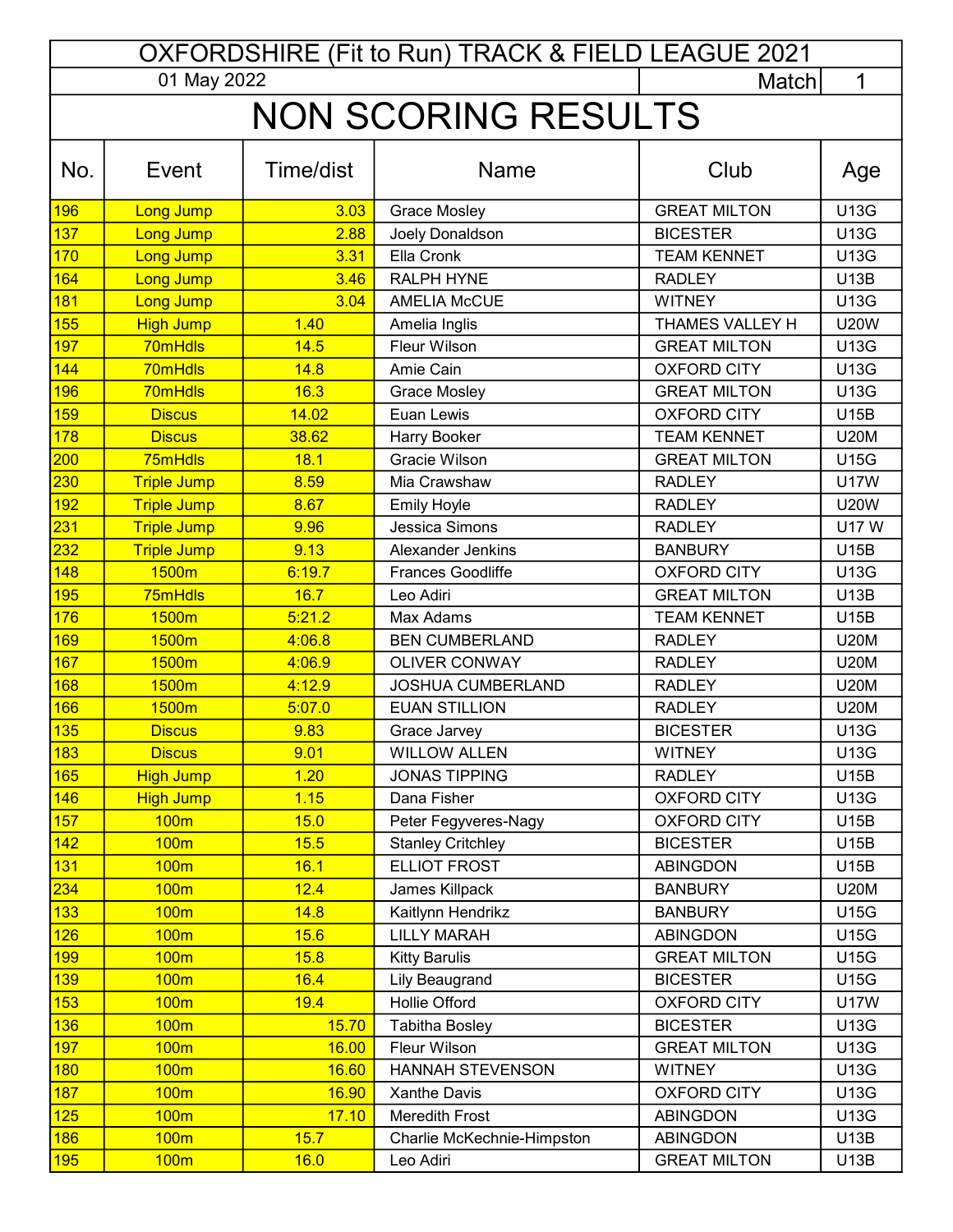| OXFORDSHIRE (Fit to Run) TRACK & FIELD LEAGUE 2021 |                   |                |                                             |                                |                            |  |  |  |
|----------------------------------------------------|-------------------|----------------|---------------------------------------------|--------------------------------|----------------------------|--|--|--|
|                                                    | 01 May 2022       |                |                                             | Match                          | 1                          |  |  |  |
| <b>NON SCORING RESULTS</b>                         |                   |                |                                             |                                |                            |  |  |  |
|                                                    |                   |                |                                             |                                |                            |  |  |  |
| No.                                                | Event             | Time/dist      | <b>Name</b>                                 | Club                           | Age                        |  |  |  |
| 164                                                | <b>100m</b>       | 16.2           | <b>RALPH HYNE</b>                           | <b>RADLEY</b>                  | <b>U13B</b>                |  |  |  |
| 156                                                | <b>100m</b>       | 16.6           | Oscar Farr                                  | <b>OXFORD CITY</b>             | <b>U13B</b>                |  |  |  |
| 174                                                | <b>100m</b>       | 17.6           | <b>Charlie Adams</b>                        | <b>TEAM KENNET</b>             | <b>U13B</b>                |  |  |  |
| 191                                                | 400m              | 52.6           | Jack Lipman                                 | <b>OXFORD CITY</b>             | <b>U20M</b>                |  |  |  |
| 234                                                | 400m              | 57.2           | James Killpack                              | <b>BANBURY</b>                 | <b>U20M</b>                |  |  |  |
| <b>189</b>                                         | 300m              | 49.8           | Romy Hunter                                 | <b>OXFORD CITY</b>             | <b>U15G</b>                |  |  |  |
| 200                                                | <b>Javelin</b>    | 16.95          | Gracie Wilson                               | <b>GREAT MILTON</b>            | <b>U15G</b>                |  |  |  |
| <b>184</b>                                         | <b>Javelin</b>    | 9.27           | <b>ISLA CROSBY</b>                          | <b>WITNEY</b>                  | <b>U17W</b>                |  |  |  |
| 148                                                | <b>Shot</b>       | 4.36           | Frances Goodliffe                           | <b>OXFORD CITY</b>             | <b>U13G</b>                |  |  |  |
| 235                                                | 200 <sub>m</sub>  | 31.2           | Charlie de Bresser                          | <b>ABINGDON</b>                | <b>U13B</b>                |  |  |  |
| 156                                                | 200 <sub>m</sub>  | 34.5           | Oscar Farr                                  | <b>OXFORD CITY</b>             | <b>U13B</b>                |  |  |  |
| 197                                                | 200 <sub>m</sub>  | 33.10          | Fleur Wilson                                | <b>GREAT MILTON</b>            | <b>U13G</b>                |  |  |  |
| 145                                                | 200 <sub>m</sub>  | 33.60          | Anna Fegyveres-Nagy                         | <b>OXFORD CITY</b>             | <b>U13G</b>                |  |  |  |
| 182                                                | 200m              | 35.80          | <b>TILLIE READ</b>                          | <b>WITNEY</b>                  | <b>U13G</b>                |  |  |  |
| 125                                                | 200 <sub>m</sub>  | 35.80          | <b>Meredith Frost</b>                       | <b>ABINGDON</b>                | <b>U13G</b>                |  |  |  |
| 233                                                | 200 <sub>m</sub>  | 36.70          | Jessica Freeman                             | <b>BANBURY</b>                 | <b>U13G</b>                |  |  |  |
| 196                                                | 200 <sub>m</sub>  | 39.10          | <b>Grace Mosley</b>                         | <b>GREAT MILTON</b>            | <b>U13G</b>                |  |  |  |
| 127                                                | 200 <sub>m</sub>  | 31.2           | <b>ISLA SHARMAN</b>                         | <b>ABINGDON</b>                | <b>U15G</b>                |  |  |  |
| 189                                                | 200 <sub>m</sub>  | 31.5           | Romy Hunter                                 | <b>OXFORD CITY</b>             | <b>U15G</b>                |  |  |  |
| 143                                                | 200 <sub>m</sub>  | 31.2           | <b>William Morris</b>                       | <b>BICESTER</b>                | <b>U15B</b>                |  |  |  |
| 229                                                | 200m              | 29.8           | Paris Jane                                  | <b>GREAT MILTON</b>            | <b>U17W</b>                |  |  |  |
| 179                                                | <b>Javelin</b>    | 5.01           | <b>JULIET POLLARD</b>                       | <b>WITNEY</b>                  | <b>U13G</b>                |  |  |  |
| 172                                                | <b>Javelin</b>    | 18.02          | Josh Ladds                                  | <b>TEAM KENNET</b>             | <b>U13B</b>                |  |  |  |
| 132                                                | <b>Long Jump</b>  | 3.60           | <b>GREGOR MCVIE</b>                         | ABINGDON                       | <b>U15B</b>                |  |  |  |
| 151                                                | <b>Long Jump</b>  | 3.48           | Cerys Obbink                                | <b>OXFORD CITY</b>             | <b>U15G</b>                |  |  |  |
| 138                                                | Long Jump         | 2.67           | Abigail Jones                               | <b>BICESTER</b>                | <b>U15G</b>                |  |  |  |
| 162                                                | <b>Long Jump</b>  | 3.04           | SOPHIA FRANCIS                              | <b>RADLEY</b>                  | U15G                       |  |  |  |
| 128                                                | Long Jump         | 4.00           | KAILA JOHN                                  | <b>ABINGDON</b>                | U15G                       |  |  |  |
| <b>199</b>                                         | Long Jump         | 3.29           | <b>Kitty Barulis</b>                        | <b>GREAT MILTON</b>            | <b>U15G</b>                |  |  |  |
| 154                                                | <b>Long Jump</b>  | 4.00           | Elena Deleval Alemany<br><b>AMELIA WEBB</b> | <b>OXFORD CITY</b>             | <b>U17W</b><br><b>U17W</b> |  |  |  |
| 163<br>181                                         | Long Jump<br>800m | 4.09<br>3:24.4 | <b>AMELIA McCUE</b>                         | <b>RADLEY</b><br><b>WITNEY</b> | U13G                       |  |  |  |
| 149                                                | 800m              | 3:28.1         | Helena Fleming                              | <b>OXFORD CITY</b>             | U13G                       |  |  |  |
| 190                                                | 200 <sub>m</sub>  | 23.3           | Fionn Leaney                                | <b>OXFORD CITY</b>             | <b>U20M</b>                |  |  |  |
| 234                                                | 200m              | 25.4           | James Killpack                              | <b>BANBURY</b>                 | <b>U20M</b>                |  |  |  |
| 173                                                | 800m              | 3:30.4         | Rueben Kuijten                              | <b>TEAM KENNET</b>             | U13B                       |  |  |  |
| 236                                                | 800m              | 3:03.3         | <b>OSCAR SOLOMON</b>                        | <b>WITNEY</b>                  | U13B                       |  |  |  |
| 129                                                | 800m              | 3:14.1         | James Marah                                 | <b>ABINGDON</b>                | <b>U13B</b>                |  |  |  |
| 199                                                | 800m              | 3:10.2         | <b>Kitty Barulis</b>                        | <b>GREAT MILTON</b>            | <b>U15G</b>                |  |  |  |
| 193                                                | 800m              | 2:45.3         | Annelise Gale                               | <b>TEAM KENNET</b>             | <b>U20W</b>                |  |  |  |
| 194                                                | 800m              | 2:17.4         | <b>Arthur Lane</b>                          | <b>TEAM KENNET</b>             | <b>U20M</b>                |  |  |  |
| 178                                                | <b>Shot</b>       | 10.79          | Harry Booker                                | <b>TEAM KENNET</b>             | <b>U20M</b>                |  |  |  |
| 160                                                | <b>Shot</b>       | 5.04           | Kieran Legg                                 | <b>OXFORD CITY</b>             | U15B                       |  |  |  |